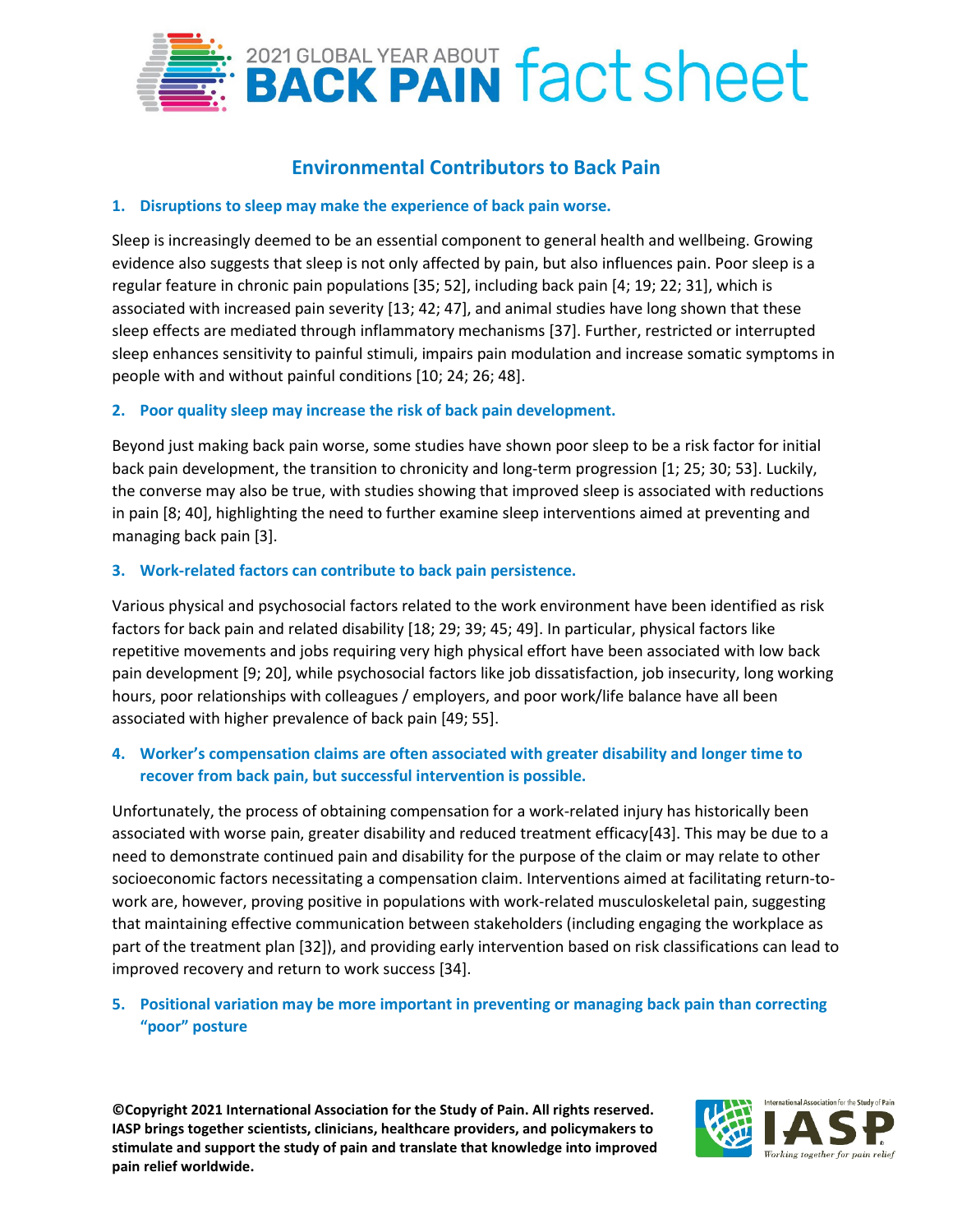Although 'poor' posture has long been believed to cause back pain[36], there is no consensus on the causal relationship between different postures or specific physical tasks and pain [50]. Instead, it seems that just staying in the same position for long periods of time is associated with the development of at least transient back pain [7; 17]. As well, compared to asymptomatic controls, individuals with back pain tend to show less movement variability [11; 12] and have higher trunk muscle activity levels [28], suggesting a focus on maintaining the same 'correct' posture is likely misguided[38]. It may, thus, be more useful to focus on implementing more frequent breaks with variation in position during sedentary tasks [54] and addressing other related factors [33], rather than focusing on correcting 'poor posture'.

## **6. Regular leisure time physical activity is helpful in preventing the development of back pain.**

Physical activity is one of the few factors consistently associated with lower incidence of back pain [2; 44], not to mention obvious beneficial effects on general physical and mental health. Even when back pain is present, continued physical activity also seems protective against the development of more severe symptoms and disability. Despite the overwhelming evidence for the benefits of exercise in preventing and managing back pain, the underlying mechanisms remain surprisingly unclear.

## **7. Stressful life events make pain feel worse and may make it more difficult to cope with.**

It is well known from both experimental [16; 51] and clinical work that stress can have a strong effect on the pain experience. In the short-term, acute extreme stress may numb pain perception, but in the longer-term ongoing stress from work or social conflicts may contribute to pain exacerbation and persistence [41].

## **8. Interactions with others (partners, colleagues, healthcare providers, employers, friends, family, etc.) can have a large impact on how back pain feels and progresses.**

Interpersonal communication can have immediate and ongoing effects on pain, with others having the capacity to make a person with back pain feel heard, informed and supported, or isolated, confused and invalidated. Most well studied are perhaps the effects of spousal relationships, showing that criticism or hostility in relationships, possibly related to poor understanding of the pain diagnosis, may lead to greater pain behaviour and disability [5; 6].

## **9. Alcohol consumption and smoking may be associated with greater back pain prevalence.**

Although difficult to separate causation from correlation, there seems to be a greater prevalence of back pain in populations with high alcohol consumption and/or smoking history [23; 46; 56]. Alcohol consumption has also been associated with various measures of pain sensitivity among people with acute low back pain[24] though the relationships are complex and likely involve many bio-psycho-social factors[58]. The "alcohol-pain" relationship may also be bi-directional – greater pain may increase alcohol consumption, which may in turn increase pain [27; 58].

## **10. Nutritional supplements are unlikely beneficial for people with low back pain.**

Various trials have investigated different dietary supplements, including vitamin D, glucosamine, probiotics, as well as herbal, homeopathic and other complementary interventions for back pain [14; 21; 57]. Supplementation rarely provides significant benefit, though some studies do report effects of herbal

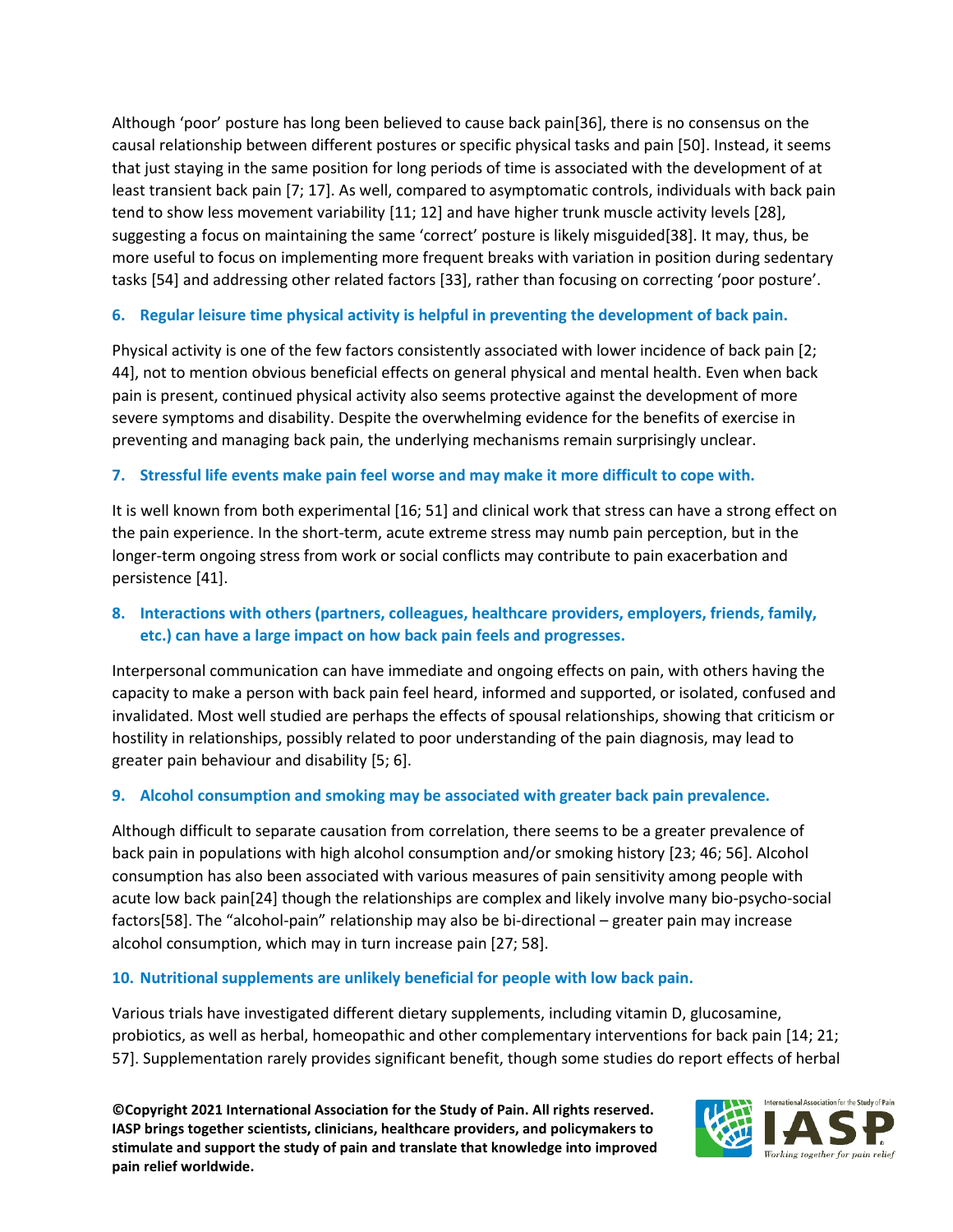compounds to reduce pain more than placebo [15]. Unfortunately, trial quality is often poor with varying control interventions and endpoints, so more high-quality research is needed to determine whether supplementation really is beneficial.

#### **REFERENCES**

- [1] Agmon M, Armon G. Increased insomnia symptoms predict the onset of back pain among employed adults. PLoS One 2014;9(8):e103591.
- [2] Alzahrani H, Mackey M, Stamatakis E, Zadro JR, Shirley D. The association between physical activity and low back pain: a systematic review and meta-analysis of observational studies. Sci Rep 2019;9(1):8244.
- [3] Amiri S, Behnezhad S. Sleep disturbances and back pain : Systematic review and meta-analysis. Neuropsychiatr 2020;34(2):74-84.
- [4] Axen I. Pain-related Sleep Disturbance: A Prospective Study With Repeated Measures. Clin J Pain 2016;32(3):254-259.
- [5] Burns JW, Post KM, Smith DA, Porter LS, Buvanendran A, Fras AM, Keefe FJ. Spouse criticism and hostility during marital interaction: effects on pain intensity and behaviors among individuals with chronic low back pain. Pain 2018;159(1):25-32.
- [6] Burns JW, Post KM, Smith DA, Porter LS, Buvanendran A, Fras AM, Keefe FJ. Spouse and Patient Beliefs and Perceptions About Chronic Pain: Effects on Couple Interactions and Patient Pain Behavior. J Pain 2019;20(10):1176-1186.
- [7] Christensen SW, Johansson S, Dalgaard M, Eske Jensen A, Høgsted T, Palsson T. The effect of a posture cueing shirt on posture and perceived pain during a computer task in healthy participants, Proceedings of the 11th Congress of The European PAIN Federation EFIC, 2019. p. P084.
- [8] Davies KA, Macfarlane GJ, Nicholl BI, Dickens C, Morriss R, Ray D, McBeth J. Restorative sleep predicts the resolution of chronic widespread pain: results from the EPIFUND study. Rheumatology (Oxford) 2008;47(12):1809-1813.
- [9] Dick RB, Lowe BD, Lu ML, Krieg EF. Trends in Work-Related Musculoskeletal Disorders From the 2002 to 2014 General Social Survey, Quality of Work Life Supplement. J Occup Environ Med 2020;62(8):595-610.
- [10] Edwards RR, Almeida DM, Klick B, Haythornthwaite JA, Smith MT. Duration of sleep contributes to next-day pain report in the general population. Pain 2008;137(1):202-207.
- [11] Falla D, Gizzi L, Parsa H, Dieterich A, Petzke F. People With Chronic Neck Pain Walk With a Stiffer Spine. J Orthop Sports Phys Ther 2017;47(4):268-277.
- [12] Falla D, Gizzi L, Tschapek M, Erlenwein J, Petzke F. Reduced task-induced variations in the distribution of activity across back muscle regions in individuals with low back pain. Pain 2014;155(5):944-953.
- [13] Finan PH, Goodin BR, Smith MT. The association of sleep and pain: an update and a path forward. J Pain 2013;14(12):1539- 1552.
- [14] Gagnier JJ. Evidence-informed management of chronic low back pain with herbal, vitamin, mineral, and homeopathic supplements. Spine J 2008;8(1):70-79.
- [15] Gagnier JJ, Oltean H, van Tulder MW, Berman BM, Bombardier C, Robbins CB. Herbal Medicine for Low Back Pain: A Cochrane Review. Spine (Phila Pa 1976) 2016;41(2):116-133.
- [16] Geva N, Defrin R. Opposite Effects of Stress on Pain Modulation Depend on the Magnitude of Individual Stress Response. J Pain 2018;19(4):360-371.
- [17] Greene RD, Frey M, Attarsharghi S, Snow JC, Barrett M, De Carvalho D. Transient perceived back pain induced by prolonged sitting in a backless office chair: are biomechanical factors involved? Ergonomics 2019;62(11):1415-1425.
- [18] Hallman DM, Holtermann A, Bjorklund M, Gupta N, Norregaard Rasmussen CD. Sick leave due to musculoskeletal pain: determinants of distinct trajectories over 1 year. Int Arch Occup Environ Health 2019;92(8):1099-1108.
- [19] Heffner KL, France CR, Trost Z, Ng HM, Pigeon WR. Chronic low back pain, sleep disturbance, and interleukin-6. Clin J Pain 2011;27(1):35-41.
- [20] Hoogendoorn WE, Bongers PM, de Vet HC, Ariens GA, van Mechelen W, Bouter LM. High physical work load and low job satisfaction increase the risk of sickness absence due to low back pain: results of a prospective cohort study. Occup Environ Med 2002;59(5):323-328.
- [21] Jensen OK, Andersen MH, Ostgard RD, Andersen NT, Rolving N. Probiotics for chronic low back pain with type 1 Modic changes: a randomized double-blind, placebo-controlled trial with 1-year follow-up using Lactobacillus Rhamnosis GG. Eur Spine J 2019;28(11):2478-2486.
- [22] Kelly GA, Blake C, Power CK, O'Keeffe D, Fullen BM. The association between chronic low back pain and sleep: a systematic review. Clin J Pain 2011;27(2):169-181.
- [23] Klyne DM, Barbe MF, Hodges PW. Systemic inflammatory profiles and their relationships with demographic, behavioural and clinical features in acute low back pain. Brain Behav Immun 2017;60:84-92.

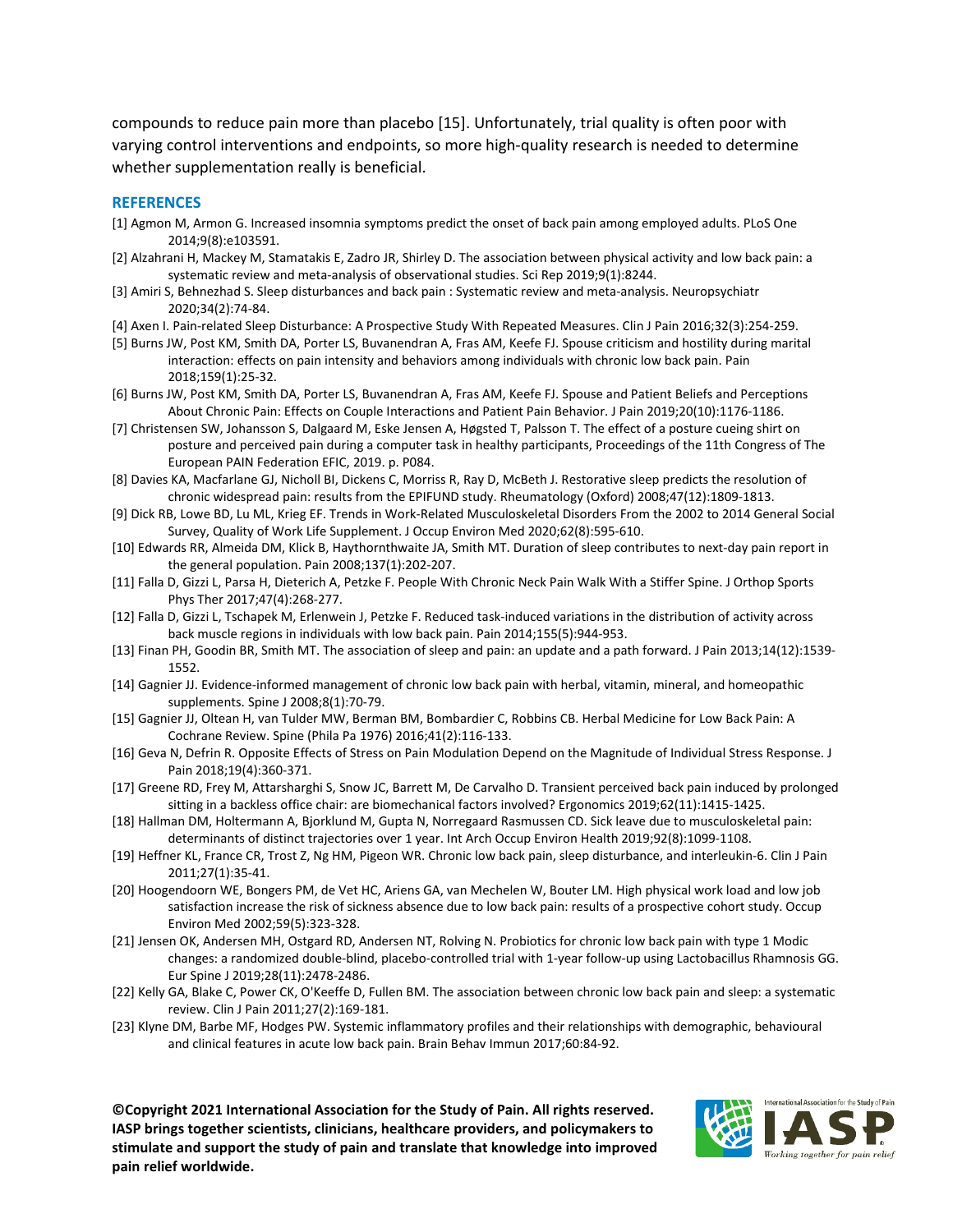- [24] Klyne DM, Moseley GL, Sterling M, Barbe MF, Hodges PW. Individual Variation in Pain Sensitivity and Conditioned Pain Modulation in Acute Low Back Pain: Effect of Stimulus Type, Sleep, and Psychological and Lifestyle Factors. J Pain 2018;19(8):942 e941-942 e918.
- [25] Klyne DM, Moseley GL, Sterling M, Barbe MF, Hodges PW. Are Signs of Central Sensitization in Acute Low Back Pain a Precursor to Poor Outcome? J Pain 2019;20(8):994-1009.
- [26] Lautenbacher S, Kundermann B, Krieg JC. Sleep deprivation and pain perception. Sleep Med Rev 2006;10(5):357-369.
- [27] Lawton J, Simpson J. Predictors of alcohol use among people experiencing chronic pain. Psychology, Health & Medicine 2009;14(4):487-501.
- [28] Lima M, Ferreira AS, Reis FJJ, Paes V, Meziat-Filho N. Chronic low back pain and back muscle activity during functional tasks. Gait Posture 2018;61:250-256.
- [29] Linton SJ, Boersma K. Early identification of patients at risk of developing a persistent back problem: the predictive validity of the Orebro Musculoskeletal Pain Questionnaire. Clin J Pain 2003;19(2):80-86.
- [30] Lusa S, Miranda H, Luukkonen R, Punakallio A. Sleep disturbances predict long-term changes in low back pain among Finnish firefighters: 13-year follow-up study. Int Arch Occup Environ Health 2015;88(3):369-379.
- [31] Marin R, Cyhan T, Miklos W. Sleep disturbance in patients with chronic low back pain. Am J Phys Med Rehabil 2006;85(5):430-435.
- [32] Nicholas MK. Importance of being collaborative for return to work with back pain. Pain 2018;159(8):1431-1432.
- [33] Nicholas MK, Asghari A, Corbett M, Smeets RJ, Wood BM, Overton S, Perry C, Tonkin LE, Beeston L. Is adherence to pain self-management strategies associated with improved pain, depression and disability in those with disabling chronic pain? Eur J Pain 2012;16(1):93-104.
- [34] Nicholas MK, Costa DSJ, Linton SJ, Main CJ, Shaw WS, Pearce G, Gleeson M, Pinto RZ, Blyth FM, McAuley JH, Smeets R, McGarity A. Implementation of Early Intervention Protocol in Australia for 'High Risk' Injured Workers is Associated with Fewer Lost Work Days Over 2 Years Than Usual (Stepped) Care. J Occup Rehabil 2020;30(1):93-104.
- [35] O'Donoghue GM, Fox N, Heneghan C, Hurley DA. Objective and subjective assessment of sleep in chronic low back pain patients compared with healthy age and gender matched controls: a pilot study. BMC Musculoskelet Disord 2009;10:122.
- [36] O'Sullivan K, O'Keeffe M, O'Sullivan L, O'Sullivan P, Dankaerts W. Perceptions of sitting posture among members of the community, both with and without non-specific chronic low back pain. Man Ther 2013;18(6):551-556.
- [37] Opp MR. Cytokines and sleep. Sleep Med Rev 2005;9(5):355-364.
- [38] Palsson TS, Travers MJ, Rafn T, Ingemann-Molden S, Caneiro JP, Christensen SW. The use of posture-correcting shirts for managing musculoskeletal pain is not supported by current evidence - a scoping review of the literature. Scand J Pain 2019.
- [39] Parreira P, Maher CG, Steffens D, Hancock MJ, Ferreira ML. Risk factors for low back pain and sciatica: an umbrella review. Spine J 2018;18(9):1715-1721.
- [40] Priebe JA, Utpadel-Fischler D, Toelle TR. Less Pain, Better Sleep? The Effect of a Multidisciplinary Back Pain App on Sleep Quality in Individuals Suffering from Back Pain - a Secondary Analysis of App User Data. J Pain Res 2020;13:1121-1128.
- [41] Puschmann AK, Driesslein D, Beck H, Arampatzis A, Moreno Catala M, Schiltenwolf M, Mayer F, Wippert PM. Stress and Self-Efficacy as Long-Term Predictors for Chronic Low Back Pain: A Prospective Longitudinal Study. J Pain Res 2020;13:613-621.
- [42] Raymond I, Ancoli-Israel S, Choiniere M. Sleep disturbances, pain and analgesia in adults hospitalized for burn injuries. Sleep Med 2004;5(6):551-559.
- [43] Rohling ML, Binder LM, Langhinrichsen-Rohling J. Money matters: A meta-analytic review of the association between financial compensation and the experience and treatment of chronic pain. Health Psychol 1995;14(6):537-547.
- [44] Shiri R, Coggon D, Falah-Hassani K. Exercise for the Prevention of Low Back Pain: Systematic Review and Meta-Analysis of Controlled Trials. Am J Epidemiol 2018;187(5):1093-1101.
- [45] Shiri R, Falah-Hassani K, Heliovaara M, Solovieva S, Amiri S, Lallukka T, Burdorf A, Husgafvel-Pursiainen K, Viikari-Juntura E. Risk Factors for Low Back Pain: A Population-Based Longitudinal Study. Arthritis Care Res (Hoboken) 2019;71(2):290- 299.
- [46] Shiri R, Karppinen J, Leino-Arjas P, Solovieva S, Viikari-Juntura E. The association between smoking and low back pain: a meta-analysis. Am J Med 2010;123(1):87 e87-35.
- [47] Sivertsen B, Lallukka T, Petrie KJ, Steingrimsdottir OA, Stubhaug A, Nielsen CS. Sleep and pain sensitivity in adults. Pain 2015;156(8):1433-1439.
- [48] Staffe AT, Bech MW, Clemmensen SLK, Nielsen HT, Larsen DB, Petersen KK. Total sleep deprivation increases pain sensitivity, impairs conditioned pain modulation and facilitates temporal summation of pain in healthy participants. PLoS One 2019;14(12):e0225849.